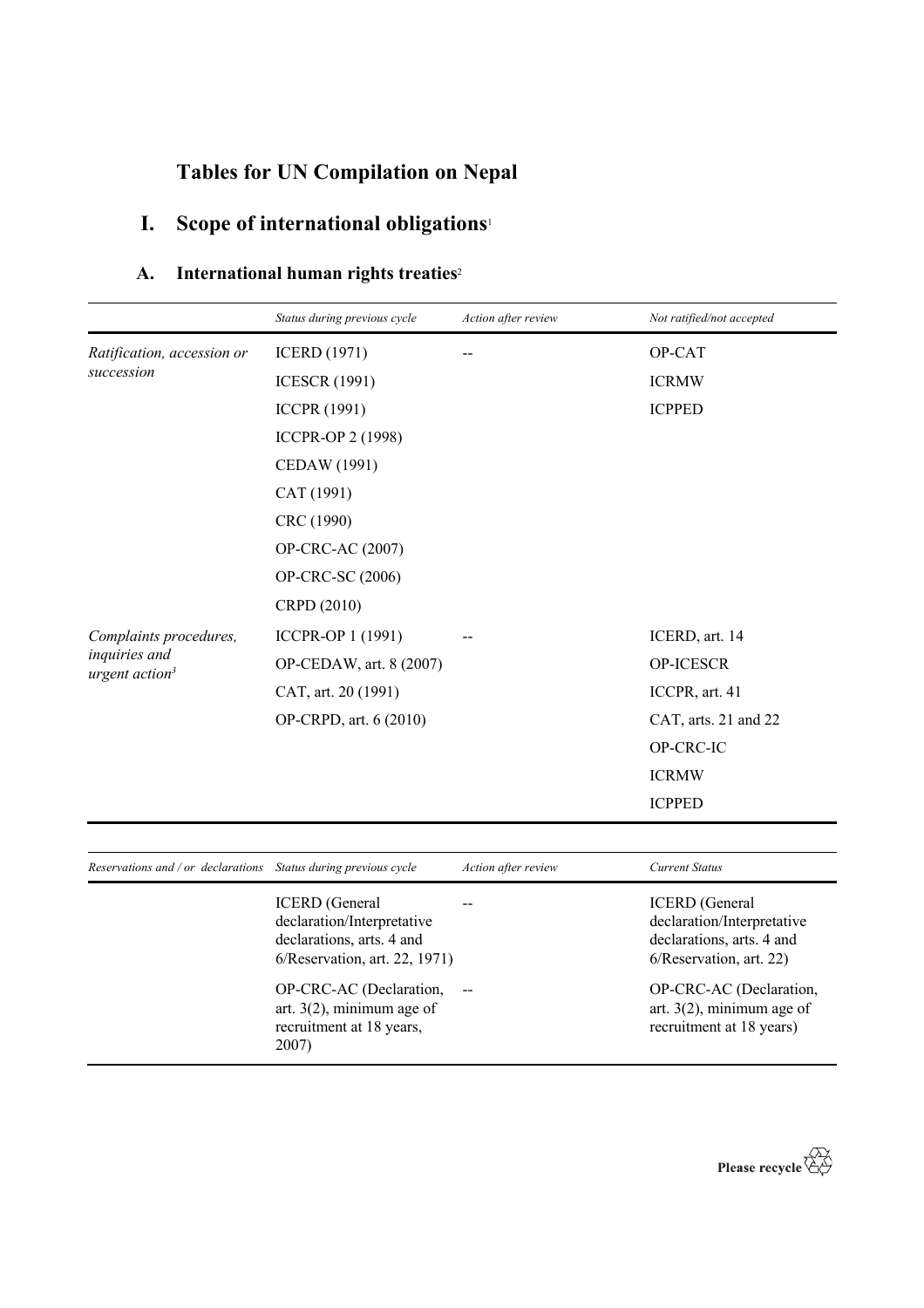|                                          | Status during previous cycle                                               | Action after review           | Not ratified                                                                                                                         |
|------------------------------------------|----------------------------------------------------------------------------|-------------------------------|--------------------------------------------------------------------------------------------------------------------------------------|
| Ratification, accession or<br>succession | Convention on the Prevention<br>and Punishment of the Crime<br>of Genocide | Palermo Protocol <sup>4</sup> | Rome Statute of the<br>International Criminal Court                                                                                  |
|                                          | Geneva Conventions of 12<br>August 1949 <sup>5</sup>                       |                               | Additional Protocols I and<br>II to the Geneva<br>Conventions of 12 August<br>1949 (signature only, 14)<br>March $2006$ <sup>6</sup> |
|                                          | ILO fundamental<br>Conventions except No. 877                              |                               | Additional Protocol III to<br>the Geneva Conventions of<br>12 August 1949 (signature<br>only, 14 March $2006$ <sup>8</sup>           |
|                                          | ILO Convention No. 1699                                                    |                               |                                                                                                                                      |
|                                          |                                                                            |                               | ILO Convention No. 87 <sup>10</sup>                                                                                                  |
|                                          |                                                                            |                               | ILO Convention No. 189 <sup>11</sup>                                                                                                 |
|                                          |                                                                            |                               | Convention against<br>Discrimination in Education                                                                                    |
|                                          |                                                                            |                               | Conventions on refugees<br>and stateless persons <sup>12</sup>                                                                       |

### **B. Other main relevant international instruments**

## **II. Cooperation with human rights mechanisms and bodies**

#### **A. Cooperation with treaty bodies**<sup>13</sup>

| Treaty body  | Concluding observations<br>included in previous review | Latest report submitted<br>since previous review | Latest concluding<br>observations | Reporting status                                         |
|--------------|--------------------------------------------------------|--------------------------------------------------|-----------------------------------|----------------------------------------------------------|
| <b>CERD</b>  |                                                        | 2017                                             | May 2018                          | Twenty-fourth to<br>twenty-fifth reports<br>due in 2022. |
| <b>CESCR</b> | November 2014                                          |                                                  |                                   | Fourth report overdue<br>since $2019$ .                  |
| HR Committee | March 2014                                             | --                                               | --                                | Third report overdue<br>since $2018$ .                   |
| <b>CEDAW</b> | <b>July 2011</b>                                       | 2017                                             | October 2018                      | Seventh report due in<br>2022.                           |
| <b>CAT</b>   |                                                        | $- -$                                            | --                                | Third to fifth reports<br>overdue since 2016.            |

#### **Reporting status**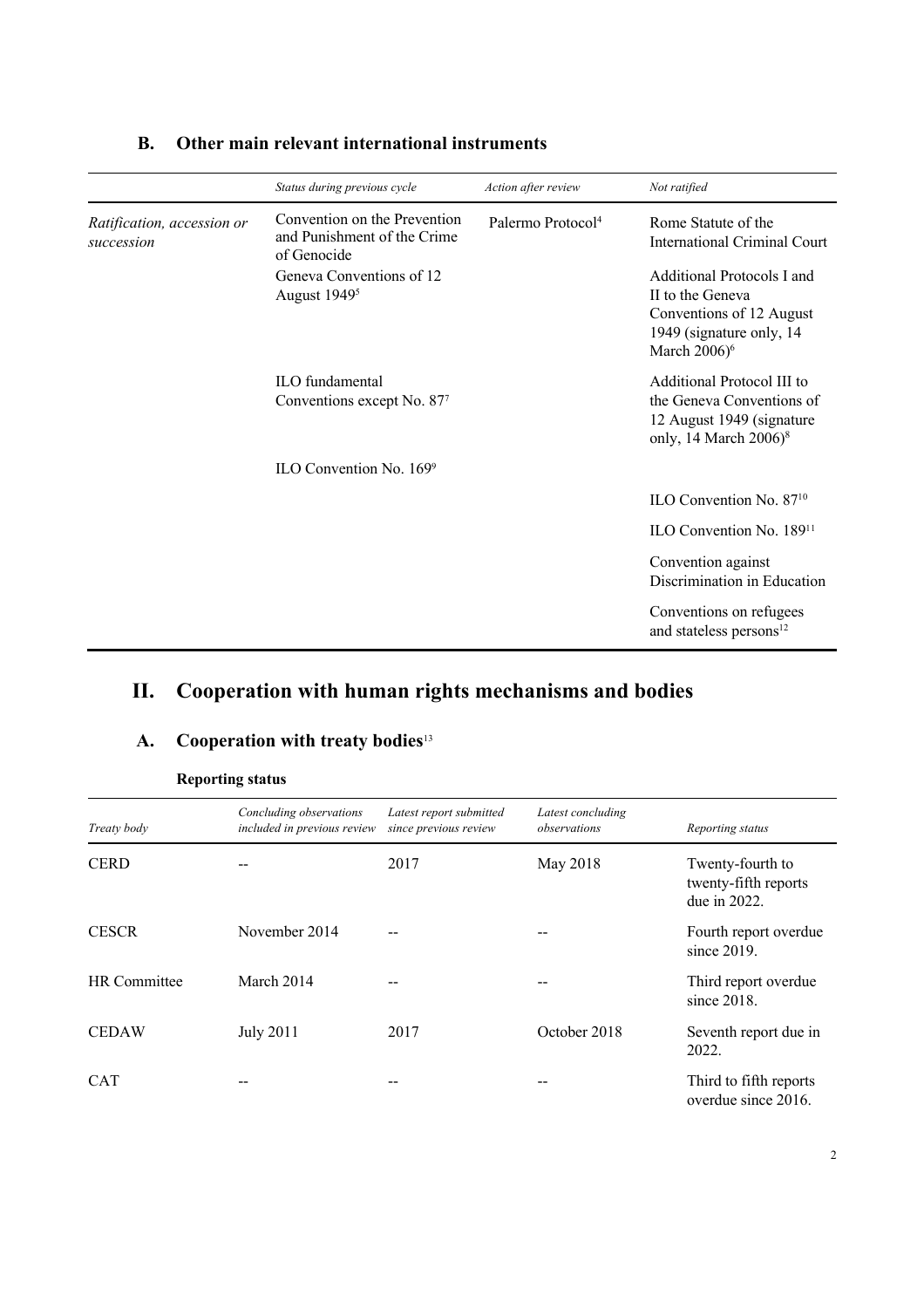| CRC         | June $2012$ (on OP- | $2012$ (on CRC and | June $2016$ (on CRC | Sixth and seventh                        |
|-------------|---------------------|--------------------|---------------------|------------------------------------------|
|             | CRC-SC)             | OP-CRC-AC)         | and OP-CRC-AC)      | reports due in 2021.                     |
| <b>CRPD</b> | $- -$               | 2014               | March 2018          | Second to fourth<br>reports due in 2024. |

| Responses to specific follow-up requests from concluding observations |                 |                                                                                                                                                                                                                           |                                                          |
|-----------------------------------------------------------------------|-----------------|---------------------------------------------------------------------------------------------------------------------------------------------------------------------------------------------------------------------------|----------------------------------------------------------|
| Treaty body                                                           | Due in          | Subject matter                                                                                                                                                                                                            | Submitted                                                |
| <b>CERD</b>                                                           | 2019            | National human rights<br>institutions and access to<br>earthquake relief. <sup>14</sup>                                                                                                                                   |                                                          |
| <b>HR</b> Committee                                                   | 2015            | Impunity for gross<br>violations committed during requested and<br>the conflict; National<br>Human Rights Commission; procedure. <sup>17</sup><br>and extrajudicial killings,<br>torture and ill-treatment. <sup>15</sup> | 2015. <sup>16</sup> Information<br>discontinuance of the |
| <b>CEDAW</b>                                                          | 2013            | Nationality and women<br>affected by the armed<br>conflict. <sup>18</sup>                                                                                                                                                 | $201519$ More information<br>requested. <sup>20</sup>    |
|                                                                       | 2020            | Amending legislation<br>regarding nationality; and<br>discriminatory laws in<br>marriage and family. <sup>21</sup>                                                                                                        |                                                          |
| <b>CRPD</b>                                                           | 2019            | Situations of risk and<br>humanitarian emergencies. <sup>22</sup>                                                                                                                                                         |                                                          |
| <b>Views</b>                                                          |                 |                                                                                                                                                                                                                           |                                                          |
| Treaty body                                                           | Number of views | <b>Status</b>                                                                                                                                                                                                             |                                                          |
| HR Committee                                                          | $15^{23}$       |                                                                                                                                                                                                                           | Information requested. <sup>24</sup>                     |

## **B. Cooperation with special procedures**<sup>25</sup>

|                               | Status during previous cycle                   | Current status                        |
|-------------------------------|------------------------------------------------|---------------------------------------|
| Standing invitations          | No                                             | No                                    |
| Visits undertaken             |                                                | Migrants                              |
|                               |                                                | Violence Against Women                |
| Visits agreed to in principle | Independence of judges and lawyers<br>Migrants |                                       |
| Visits requested              | Cultural rights<br>Disappearances              | Arbitrary detention<br>Disappearances |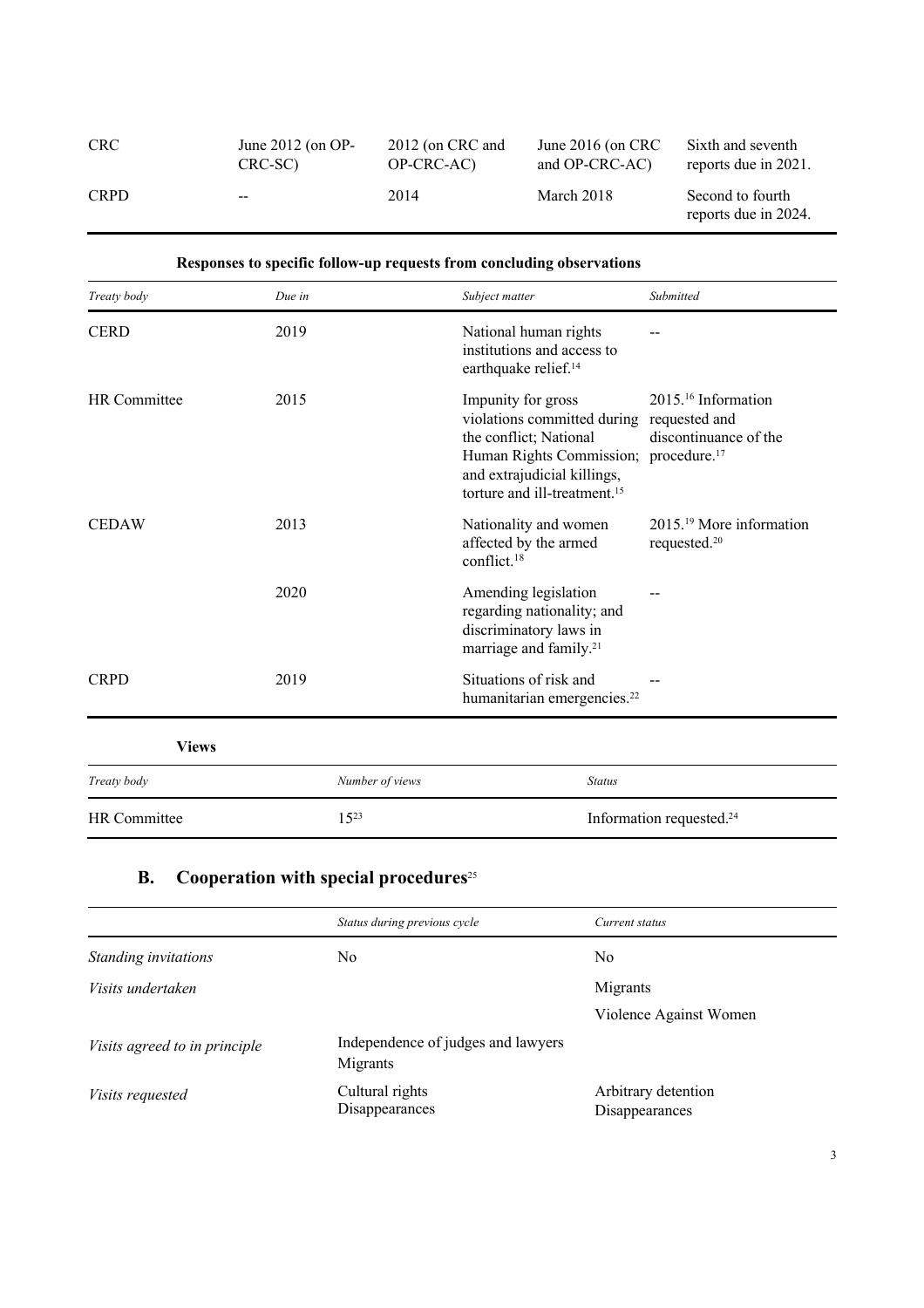|                                                         | Extreme poverty<br>Freedom of peaceful assembly and of<br>association<br>Human rights defenders<br>Minority issues<br>Racism<br>Slavery<br>Truth, justice and reparation<br>Violence against women | Food<br>Freedom of religion<br><b>Internally Displaced Persons</b><br>Minority issues<br>Sale and sexual exploitation of<br>children<br>Sexual orientation and gender<br>identity<br>Slavery<br>Truth |
|---------------------------------------------------------|----------------------------------------------------------------------------------------------------------------------------------------------------------------------------------------------------|-------------------------------------------------------------------------------------------------------------------------------------------------------------------------------------------------------|
| Responses to letters of<br>allegation and urgent appeal | During the period under review 14<br>communications were sent. The<br>Government replied to 6<br>communications                                                                                    |                                                                                                                                                                                                       |
| Follow-up reports and missions                          |                                                                                                                                                                                                    |                                                                                                                                                                                                       |

#### **C. Status of national human rights institutions**<sup>26</sup>

| National human rights institution | Status during previous cycle | Status during present cycle <sup>2/</sup> |
|-----------------------------------|------------------------------|-------------------------------------------|
| National Human Rights Commission  |                              |                                           |

*Notes*

<sup>1</sup> Unless indicated otherwise, the status of ratification of instruments listed in the table may be found on the official website of the United Nations Treaty Collection database, Office of Legal Affairs of the United Nations Secretariat, http://treaties.un.org/. Please also refer to the United Nations compilation on Nepal from the previous cycle (A/HRC/WG.6/23/NPL/2).<br><sup>2</sup> The following abbreviations have been used in the universal p

|                  | The following abbreviations have been used in the universal periodic review document: |
|------------------|---------------------------------------------------------------------------------------|
| <b>ICERD</b>     | International Convention on the Elimination of All Forms of                           |
|                  | Racial Discrimination;                                                                |
| <b>ICESCR</b>    | International Covenant on Economic, Social and Cultural                               |
|                  | Rights;                                                                               |
| <b>OP-ICESCR</b> | Optional Protocol to ICESCR;                                                          |
| <b>ICCPR</b>     | International Covenant on Civil and Political Rights;                                 |
| <b>ICCPR-OP1</b> | Optional Protocol to ICCPR;                                                           |
| <b>ICCPR-OP2</b> | Second Optional Protocol to ICCPR, aiming at the abolition of                         |
|                  | the death penalty;                                                                    |
| <b>CEDAW</b>     | Convention on the Elimination of All Forms of Discrimination                          |
|                  | against Women;                                                                        |
| <b>OP-CEDAW</b>  | Optional Protocol to CEDAW;                                                           |
| <b>CAT</b>       | Convention against Torture and Other Cruel, Inhuman or                                |
|                  | Degrading Treatment or Punishment;                                                    |
| OP-CAT           | Optional Protocol to CAT;                                                             |
| <b>CRC</b>       | Convention on the Rights of the Child;                                                |
| OP-CRC-AC        | Optional Protocol to CRC on the involvement of children in                            |
|                  | armed conflict;                                                                       |
| OP-CRC-SC        | Optional Protocol to CRC on the sale of children, child                               |
|                  | prostitution and child pornography;                                                   |
|                  |                                                                                       |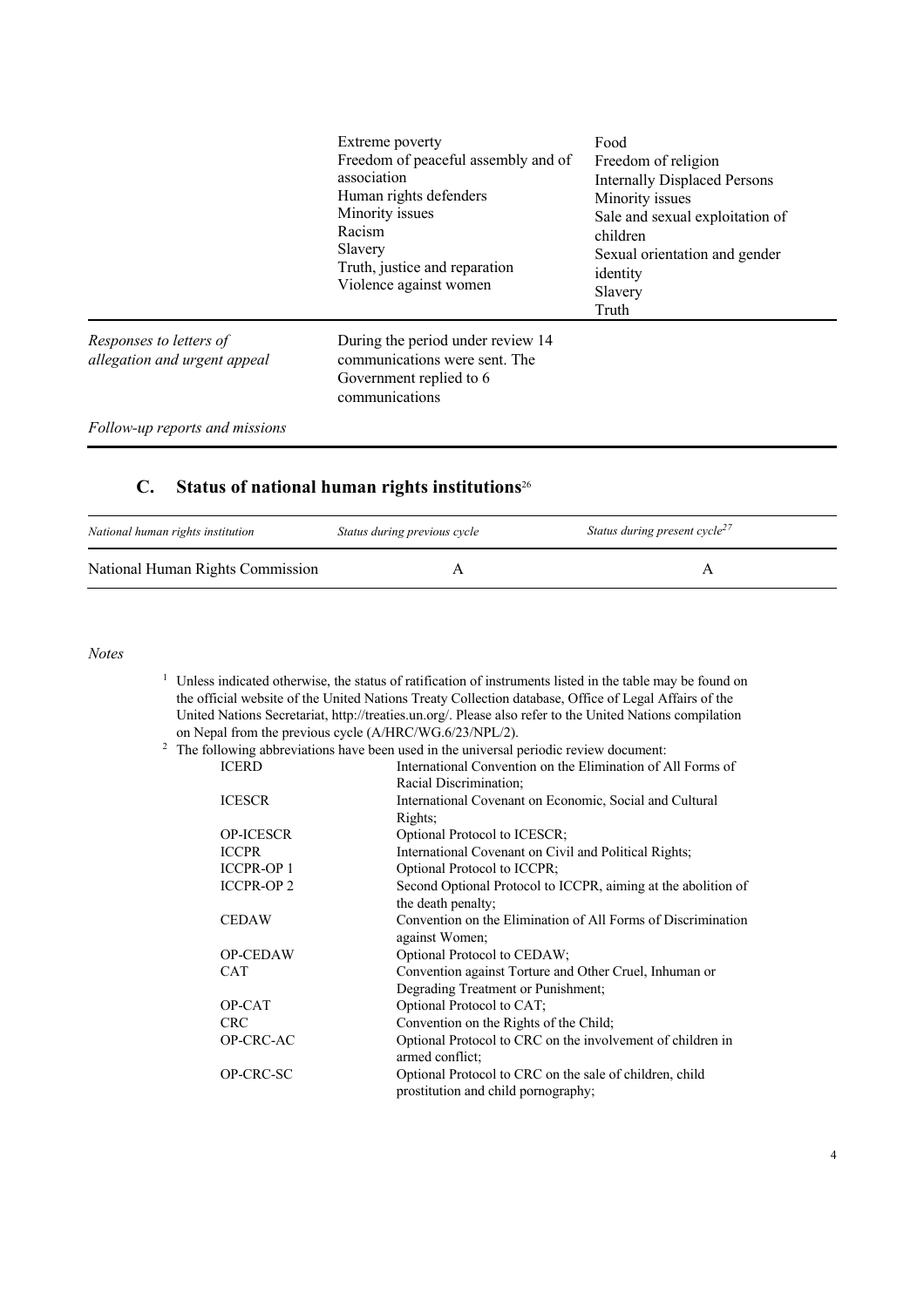| OP-CRC-IC      | Optional Protocol to CRC on a communications procedure;         |
|----------------|-----------------------------------------------------------------|
| <b>ICRMW</b>   | International Convention on the Protection of the Rights of All |
|                | Migrant Workers and Members of their Families;                  |
| <b>CRPD</b>    | Convention on the Rights of Persons with Disabilities;          |
| <b>OP-CRPD</b> | Optional Protocol to CRPD;                                      |
| <b>ICPPED</b>  | International Convention for the Protection of All Persons      |
|                | from Enforced Disappearance.                                    |

- <sup>3</sup> Individual complaints: ICCPR-OP 1, art. 1; OP-CEDAW, art. 1; OP-CRPD, art. 1; OP-ICESCR, art. 1; OP-CRC-IC, art. 5; ICERD, art. 14; CAT, art. 22; ICRMW, art. 77; and ICPPED, art. 31. Inquiry procedure: OP-CEDAW, art. 8; CAT, art. 20; ICPPED, art. 33; OP-CRPD, art. 6; OP-ICESCR, art. 11; and OP-CRC-IC, art. 13. Inter-State complaints: ICCPR, art. 41; ICERD, art. 11; ICRMW, art. 76; ICPPED, art. 32; CAT, art. 21; OP-ICESCR, art. 10; and OP-CRC-IC, art. 12. Urgent action: ICPPED, art. 30.
- <sup>4</sup> Protocol to Prevent, Suppress and Punish Trafficking in Persons, Especially Women and Children, supplementing the United Nations Convention against Transnational Organized Crime.
- <sup>5</sup> Geneva Convention for the Amelioration of the Condition of the Wounded and Sick in Armed Forces in the Field (First Convention); Geneva Convention for the Amelioration of the Condition of Wounded, Sick and Shipwrecked Members of Armed Forces at Sea (Second Convention); Geneva Convention relative to the Treatment of Prisoners of War (Third Convention); Geneva Convention relative to the Protection of Civilian Persons in Time of War (Fourth Convention). For the official status of ratifications, see Federal Department of Foreign Affairs of Switzerland, at https://www.dfae.admin.ch/eda/fr/dfae/politique-exterieure/droit-international-public/traitesinternationaux/depositaire/protection-des-victimes-de-la-guerre.html
- <sup>6</sup> Protocol Additional to the Geneva Conventions of 12 August 1949, and relating to the Protection of Victims of International Armed Conflicts (Protocol I); Protocol Additional to the Geneva Conventions of 12 August 1949, and relating to the Protection of Victims of Non-International Armed Conflicts (Protocol II); For the official status of ratifications, see Federal Department of Foreign Affairs of Switzerland, at https://www.dfae.admin.ch/eda/fr/dfae/politique-exterieure/droitinternational-public/traites-internationaux/depositaire/protection-des-victimes-de-la-guerre.html
- <sup>7</sup> International Labour Organization Convention No. 29 concerning Forced or Compulsory Labour; Convention No. 105 concerning the Abolition of Forced Labour; Convention No. 98 concerning the Application of the Principles of the Right to Organise and to Bargain Collectively; Convention No. 100 concerning Equal Remuneration for Men and Women Workers for Work of Equal Value; Convention No. 111 concerning Discrimination in Respect of Employment and Occupation; Convention No. 138 concerning Minimum Age for Admission to Employment; Convention No. 182 concerning the Prohibition and Immediate Action for the Elimination of the Worst Forms of Child Labour.
- <sup>8</sup> Protocol Additional to the Geneva Conventions of 12 August 1949, and relating to the Adoption of an Additional Distinctive Emblem (Protocol III). For the official status of ratifications, see Federal Department of Foreign Affairs of Switzerland, at https://www.dfae.admin.ch/eda/fr/dfae/politiqueexterieure/droit-international-public/traites-internationaux/depositaire/protection-des-victimes-de-laguerre.html
- <sup>9</sup> ILO Indigenous and Tribal Peoples Convention, 1989 (No. 169).
- <sup>10</sup> International Labour Organization Convention No. 87 concerning Freedom of Association and Protection of the Right to Organise.
- <sup>11</sup> ILO Domestic Workers Convention, 2011 (No. 189).
- <sup>12</sup> 1951 Convention relating to the Status of Refugees and its 1967 Protocol, 1954 Convention relating to the Status of Stateless Persons, and 1961 Convention on the Reduction of Statelessness.
- <sup>13</sup> The following abbreviations have been used in the present document:

| <b>CERD</b>  | Committee on the Elimination of Racial Discrimination; |
|--------------|--------------------------------------------------------|
| <b>CESCR</b> | Committee on Economic, Social and Cultural Rights;     |
| HR Committee | Human Rights Committee;                                |
| <b>CEDAW</b> | Committee on the Elimination of Discrimination against |
|              | Women;                                                 |
| <b>CAT</b>   | Committee against Torture;                             |
| CRC          | Committee on the Rights of the Child;                  |